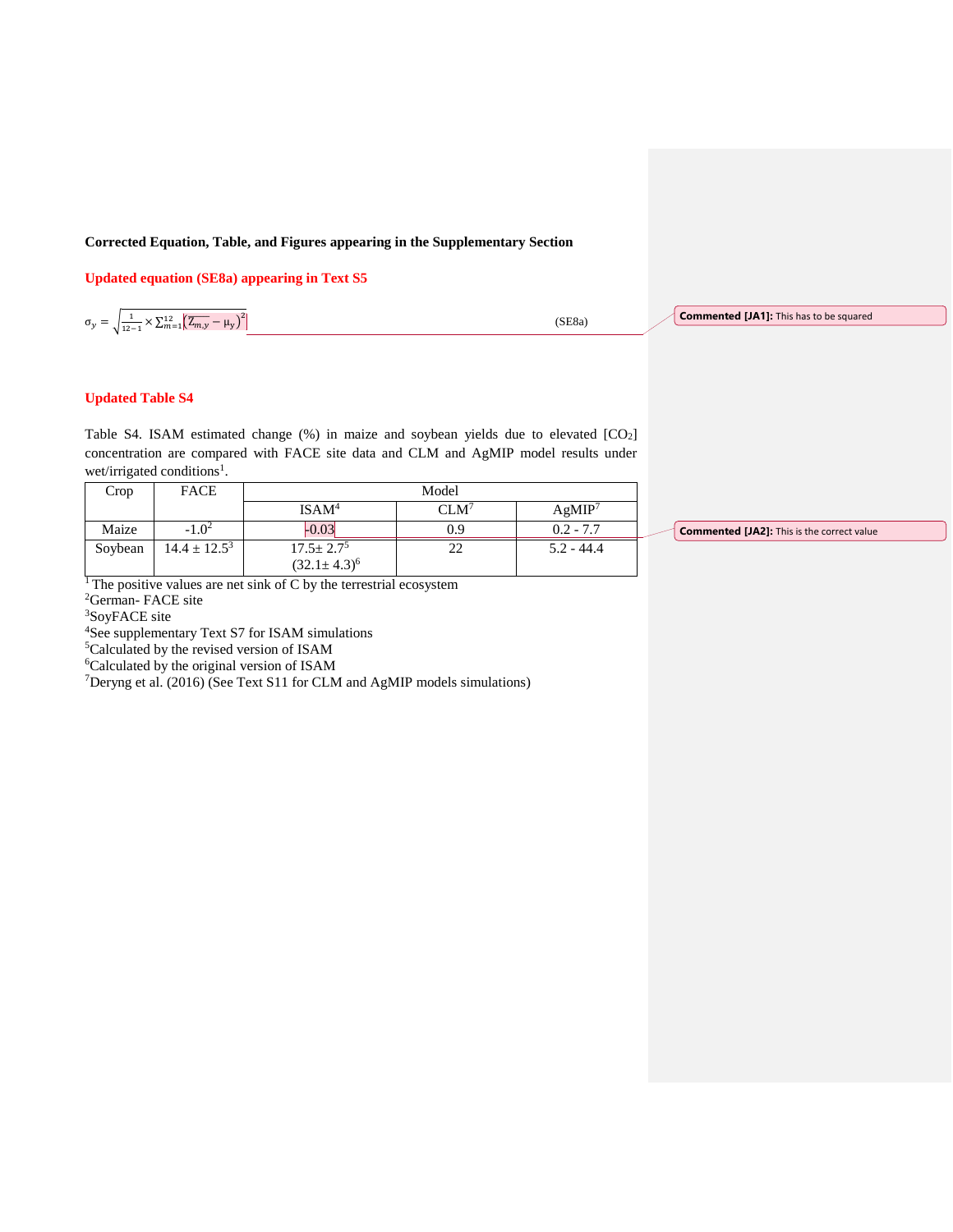**Updated Figure S11b and S11c with the correct results for Nitrogen and Irrigation effects on Maize and Soybean Yields**



Figure S11b. Same as Figure S12a, but the changes (%) from 1996-2005 and to 2090s under RCP4.5.